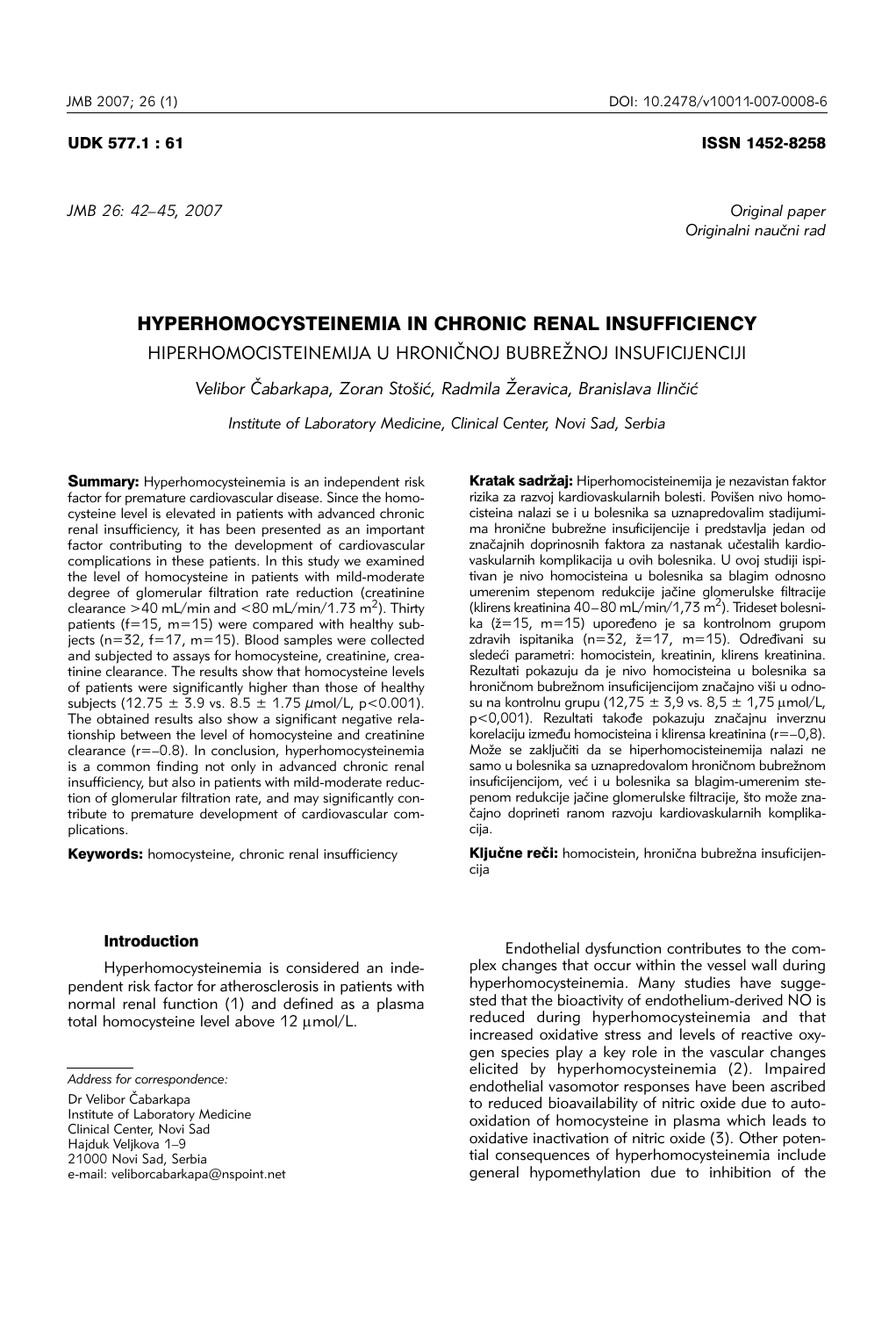transmethylation pathway, posttranslational protein modification and/or damage by homocysteine-thiolactone, a highly reactive compound formed by methionyl-tRNA synthetase, and enhanced endoplasmic reticulum stress, which involves disruption of the folding and the processing of the newly synthesized proteins in the endoplasmic reticulum (4).

Homocysteine transsulfuration and remethylation enzymes are present in human kidney tissue, indicating that metabolism is possible. Studies in the rat have shown that homocysteine is taken up and metabolized by the kidney (5). Plasma homocysteine is increased in patients with chronic renal failure and could be linked to their high cardiovascular morbidity and mortality (6). Hyperhomocysteinemia has high prevalence among patients with end-stage renal disease (7), but the prevalence of hyperhomocysteinemia among patients with mildly impaired renal failure is less well known (8). There are few reports on the earlier stages of renal failure (9).

As for the cause of hyperhomocysteinemia in renal insufficiency, it was previously thought that impaired renal excretion could be responsible, but it has been ascertained that homocysteine excretion is negligible. The association between hyperhomocysteinemia and renal dysfunction may therefore be causal, i.e. renal failure causes elevated plasma homocysteine levels, but the relationship may also be due to other confounding factors, which, on the one hand lead to renal dysfunction and, on the other hand, cause hyperhomocysteinemia by different mechanisms. Two, not mutually exclusive hypotheses for the first possibility are: (i) homocysteine disposal in the kidneys themselves is disturbed, and (ii) extrarenal homocysteine metabolism is impaired (4).

The aim of the present study was to assess the prevalence of true hyperhomocysteinemia in a group of patients with mild-moderate chronic renal insufficiency.

## Material and Methods

In this cross-sectional study thirty patients (15 females and 15 males, mean age  $52.9 \pm 11.6$  years) with established mild-moderate chronic renal insufficiency (creatinine clearance between 40– 80 mL/min/ 1.73 m<sup>2</sup>) were studied. We can consider renal insufficiency as chronic if the decline of glomerular filtration rate lasts 3–6 months (10). Patients with folic acid and vitamin  $B_{12}$  supplementation were excluded.

The control group included thirty two healthy subjects (17 females and 15 males, mean age 46  $\pm$ 12.2 years).

Total plasma homocysteine, creatinine and creatinine clearance were recorded. Total fasting plasma homocysteine was measured in samples drawn at the time of the study by fluorescence polarization immu-



**Figure 1** Mean values of plasma homocysteine  $\pm$  SD in both groups.



Figure 2 Link between homocysteinemia and glomerular filtration rate.

noanalysis (AxSYM analyzer, Abbott reagents). All forms of plasma homocysteine were determined in this analysis, including reduced and oxidized forms. These forms are collectively referred to as total plasma homocysteine. Plasma creatinine and creatinine clearance were examined by standard biochemical methods (Jaffe method with deproteinization of serum using Boehringer reagents).

#### *Statistics*

Statistical analyses were performed using Microsoft Office Excel program package 2003. Results are expressed as mean  $\pm$  SD. The following statistic methods were performed: f-test, t-test, correlation and single linear regression.

#### **Results**

Our group of patients had mean plasma creatinine value of 124.2  $\pm$  24.5  $\mu$ mol/L and mean creatinine clearance 56.8  $\pm$  11.2 mL/min/1.73 m<sup>2</sup>/L. Total blood homocysteine levels of patients were higher than those of controls (p<0.001) (*Figure 1*).

Most of the patients with glomerular filtration rate (GFR)  $<$  60 mL/min/1.73 m<sup>2</sup> had homocysteine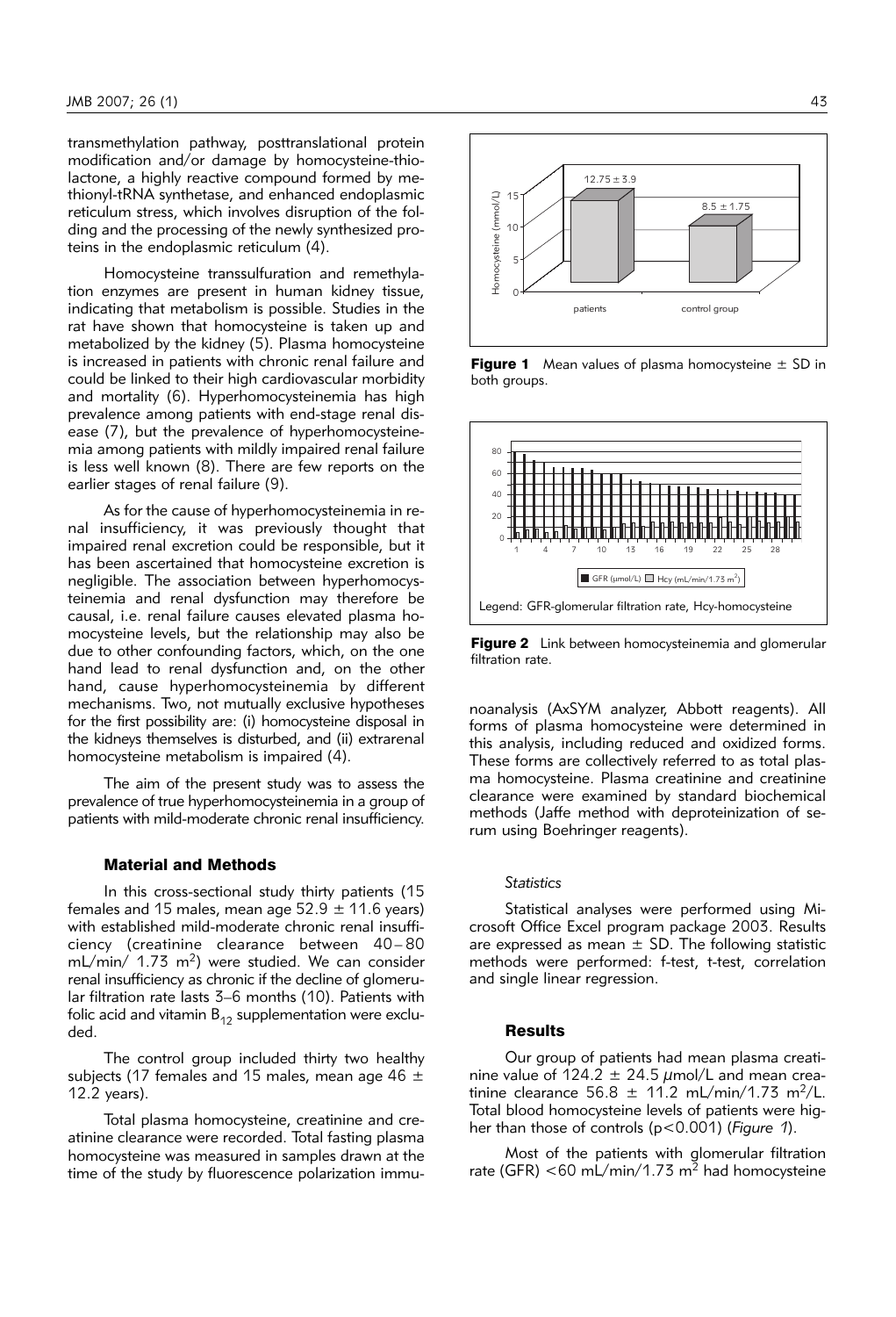levels above 12 μmol/L and most of the patients with GFR≥60 mL/min/1.73 m<sup>2</sup> had homocysteine levels below 12 μmol/L. One patient with hyperhomocysteinemia had homocysteine over 20  $\mu$ mol/L. The other hyperhomocysteinemic patients had homocysteine below 20  $\mu$ mol/L. These data show that moderate hyperhomocysteinemia has high prevalence in mildly-moderate renal insufficiency (*Figure 2*).

Creatinine clearance and total plasma homocysteine levels showed a statistically significant inverse correlation by linear regression ( $r=-0.8$ ,  $p<0.0001$ ).

# **Discussion**

In patients with chronic renal insufficiency, the risk of cardiovascular morbidity and mortality is substantially increased (11). In addition to the well-known cardiovascular risk factors such as diabetes mellitus, hypertension, obesity, and dyslipidemia, parameters such as elevated serum levels of CRP, fibrinogen, and total Hcy have been defined as cardiovascular risk factors. Only recently has the high prevalence (∼10%) of mild to moderate renal insufficiency in the population been recognized (12, 13). Moreover, renal insufficiency itself appears to be a major predictor of cardiovascular mortality, in the general population as well as in subjects with cardiovascular disease (14, 15).

In mild renal insufficiency risk factors are already highly prevalent (16). A moderate increase of plasma homocysteine occurs in the early stages of chronic kidney disease and increase as renal function decreases, indicating the important role of the kidney in the homocysteine metabolism (17, 18). In the present study we found high prevalence of hyperhomocysteinemia in a sample of patients with mildmoderate renal insufficiency. Similar results have been observed in the study of Robles et al. (8), but mean values of homocysteine in our patients were lower than in the study of Robles et al. (12.75  $\pm$  3.9 *vs.* 16.5  $\pm$  7.3  $\mu$ mol/L). In this study, the highest

#### **References**

- 1. Boysen G, Brander T, Christensen H, Gideon R, Truelsen T. Homocysteine and risk of recurrent stroke. Stroke 2003; 34: 1258–61.
- 2. Faraci FM. Hyperhomocysteinemia A Million Ways to Lose Control. Arterioscler Thromb Vasc Biol 2003; 23: 371.
- 3. Welch GN, Loscalzo J. Homocysteine and atherothrombosis. N Engl J Med 1998; 338: 1042–50.
- 4. Van Guldener C. Why is homocysteine elevated in renal failure and what can be expected from homocysteinelowering? Nephrol Dial Transpl 2006; 21: 1161–6.
- 5. House JD, Brosnan ME, Brosnan JT. Renal uptake and excretion of homocysteine in rats with acute hyperhomocysteinemia. Kidney Int 1998; 54: 1601–7.

value of homocysteine in patients was about 20  $\mu$ mol/L. It suggests that mild-moderate hyperhomocysteinemia is characteristic of mild-moderate chronic renal insufficiency. Bostom et al. (19) found moderately elevated plasma homocysteine level in patients with diagnosed chronic kidney disease.

Our study showed that hyperhomocysteinemia occurs at GFR about 60 mL/min/1.73 m<sup>2</sup>, and that levels of homocysteine strongly depend on GFR. Van Guldener (4) has reported that hyperhomocysteinemia occurs at GFR about 60 mL/min, and when end-stage renal disease has been reached, the prevalence of hyperhomocysteinemia is 85–100%. We found that homocysteine levels and GFR showed a negative significant relationship (r=–0.8, p<0.0001). In their study, Leskinen et al. (20) showed the strong relation between creatinine clearance and total homocysteine  $(r=-0.79, p<0.01)$ . Robles et al. also found a significant negative relationship (p=0.00002). Recent study of Ninomiya et al. (21) has linked higher homocysteine levels to a greater decline in GFR. Nerbass et al. (22) found high prevalence of hyperhomocysteinemia in patients with moderate to severe renal impairment, and the determinants of total homocysteine levels were creatinine clearance, plasma folate, and plasma vitamin  $B_{12}$ . These evidence suggest that the kidney plays a prominent role in the homocysteine metabolism, although the pathogenesis of hyperhomocysteinemia in renal disease remains still unclear.

To summarize, the homocysteinemia rise in mildmoderate chronic renal insufficiency and the levels of homocysteine are higher in patients with lower glomerular filtration rate. Monitoring of the mentioned parameters in these patients is necessary to evaluate the risk for cardiovascular disease and to determine the need to implement vitamin supplementation therapy. In patients with chronic renal failure, possible tools conducive to the reduction of homocysteine levels are folate therapy and therapy with betaine, serine, *N*-acetylcysteine, or B vitamins (vitamin  $B_{6}$ ,  $B_{12}$ , and  $B_{2}$ ) (23).

- 6. Buccianti G, Baragetti I, Bamonti F, Furiani S, Dorighet V, Patrosso C. Plasma homocysteine levels and cardiovascular mortality in patients with end stage renal disease. J Nephrol 2004; 17: 405–10.
- 7. Van Guldener C, Stam F, Stehouwer CD. Homocysteine metabolism in renal failure. Kidney Int 2001; 78: 234–7.
- 8. Robles NR, Romero J, Gomez Casero L, Escolas JM, Ramos JL, Sanches Casado E. Hyperhomocysteinemia in patients with mild chronic renal failure. Europ Jour Int Med 2005; 16: 334–8.
- 9. Perna AF, Ingrosso D, Molino D, Galletti P, Montini G, Zachello G, et al. Hyperhomocysteinemia and protein damage in chronic renal failure and kidney transplant pediatric patients – Italian initiative on uremic hyperhomocysteinemia (IIUH), J Nephrol 2003; 16: 516–21.